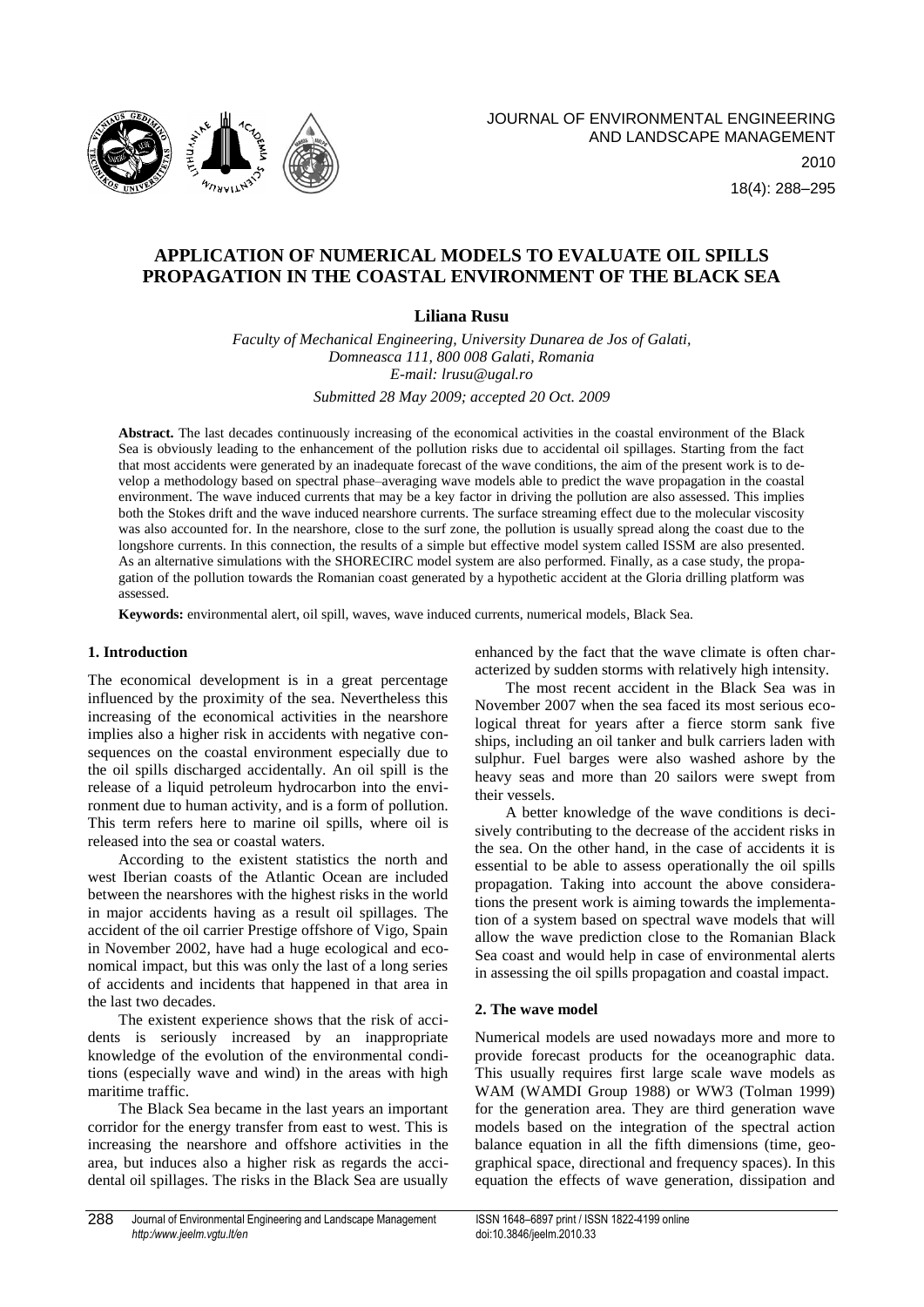nonlinear wave-wave interactions are introduced by the source terms. For the transformation scale, where the physical processes are more complexes, based on the same action balance equation, were designed some other phase averaged models like SWAN (Booij *et al.* 1999) or STWAVE (Smith *et al.* 2001). Their physics is more elaborated to account better for the processes specific to the coastal environment as refraction, shoaling, breaking or triad wave-wave interactions. However, in relationship with SWAN has to be underlined that in the last versions it goes far beyond the condition of a model only for transformation scales its range being extended for almost oceanic scales. This allows the possibility of implementing in the Black Sea of a system for wave prediction entirely based on the SWAN (acronym from Simulation of the WAves Nearshore) model by performing simulations at various scales. This would imply first the generation area that includes the entire basin of the Black Sea and will provide the boundary conditions for the transformation area that corresponds to the Romanian nearshore. Higher resolution domains can be subsequently nested inside this area.

In SWAN the following wave propagation processes are implemented: propagation through geographic space, refraction due to bottom and current variations, shoaling due to bottom and current variations, blocking and reflections by opposing currents and transmission through or blockage by sub-grid obstacles. On the other hand, the effects of wave generation and dissipation accounted are: redistribution of wave energy over the spectrum by nonlinear wave-wave interactions (quadruplets and triads), generation by wind, dissipation by whitecapping, dissipation by depth-induced wave breaking and dissipation by bottom friction.

The waves are described with the two-dimensional wave action density spectrum, even when nonlinear phenomena dominate (e.g., in the surf zone). The rationale for using the spectrum in such highly nonlinear conditions is that, even in such conditions it seems possible to predict with reasonable accuracy this spectral distribution of the second order moment of the waves (although it may not be sufficient to fully describe the waves statistically). The spectrum that is considered here is the action density spectrum  $N(σ, θ)$  since in the presence of currents action density is conserved whereas energy density is not. The independent variables are the relative frequency  $\sigma$ (as observed in a frame of reference moving with the action propagation velocity) and the wave direction  $\theta$  (the direction normal to the wave crest of each spectral component). The action density is equal to the energy density divided by the relative frequency:  $N(\sigma, \theta) = E(\sigma, \theta) / \sigma$ .

The evolution of the wave spectrum is described by the spectral action balance equation which for Cartesian coordinates is (e.g., Holthuijsen 2007):

$$
\frac{\partial}{\partial t}N + \frac{\partial}{\partial x}c_x N + \frac{\partial}{\partial y}c_y N + \frac{\partial}{\partial \sigma}c_{\sigma}N + \frac{\partial}{\partial \theta}c_{\theta}N = \frac{S}{\sigma}.
$$
 (1)

The first term in the left-hand side of this equation represents the local rate of change of action density in time, the second and third term represent propagation of action in geographical space (with propagation velocities  $c_x$  and  $c_y$  in  $x$  – and  $y$  – space, respectively). The fourth term represents shifting of the relative frequency due to variations in depths and currents (with propagation velocity  $c_{\sigma}$  in  $\sigma$  – space). The fifth term represents depthinduced and current-induced refraction (with propagation velocity  $c_{\theta}$  in  $\theta$  – space). The expressions for these propagation speeds are taken from linear wave theory. At the right hand side of the action balance equation is the source term  $S = S(\sigma, \theta)$ , expressed as a function of energy density representing the effects of generation, dissipation and nonlinear wave-wave interactions.

The wave growth due to wind is described as the sum of the linear and the exponential growth term of a wave component:

$$
S_{in}(\sigma,\theta) = A + BE(\sigma,\theta),\tag{2}
$$

in which *A* describes the linear growth and *BE* the exponential growth. Two optional expressions for the coefficient *B* are used in the model. The first is taken from an early version of the WAM model, known as WAM Cycle 3. The second expression is due to Janssen (1991) and it is based on the quasi-linear wind-wave theory. A brief summary of the formulations that are used for the various source terms in SWAN is given next.

The dissipation term of wave energy is represented by the summation of three different contributions: whitecapping  $S_{ds,w}(\sigma, \theta)$ , bottom friction  $S_{ds,b}(\sigma, \theta)$  and depthinduced breaking  $S_{ds,br}(\sigma, \theta)$ . White capping is primarily controlled by the steepness of the waves. In presently operating generation wave models, the whitecapping formulations are based on the pulse-based model of Hasselmann (1974), as adapted by the WAMDI Group (1988):

$$
S_{ds,w}(\sigma,\theta) = -\Gamma \tilde{\sigma} \frac{k}{\tilde{k}} E(\sigma,\theta), \tag{3}
$$

where  $\Gamma$  is a steepness dependent coefficient, *k* is wave number and  $\tilde{\sigma}$  and  $\tilde{k}$  denote a mean frequency and a mean wave number, respectively. Depth-induced dissipation may be caused by bottom friction, by bottom motion, by percolation or by back scattering on bottom irregularities. For continental shelf seas with sandy bottoms, the dominant mechanism appears to be bottom friction which can generally be represented as:

$$
S_{ds,b}(\sigma,\theta) = -C_{bottom} \frac{\sigma^2}{g^2 \sinh^2(kd)} E(\sigma,\theta), \qquad (4)
$$

in which *Cbottom* is a bottom friction coefficient.

The expression that is used in SWAN for estimating the depth-induced wave breaking is:

$$
S_{ds,br}(\sigma,\theta) = -\frac{D_{tot}}{E_{tot}} E(\sigma,\theta),
$$
 (5)

in which  $E_{tot}$  is the total wave energy and  $D_{tot}$  is the rate of dissipation of the total energy due to wave breaking. The value of *Dtot* depends critically on the breaking parameter  $\gamma = H_{\text{max}}/d$  (in which  $H_{\text{max}}$  is the maximum possible individual wave height in the local water depth *d*).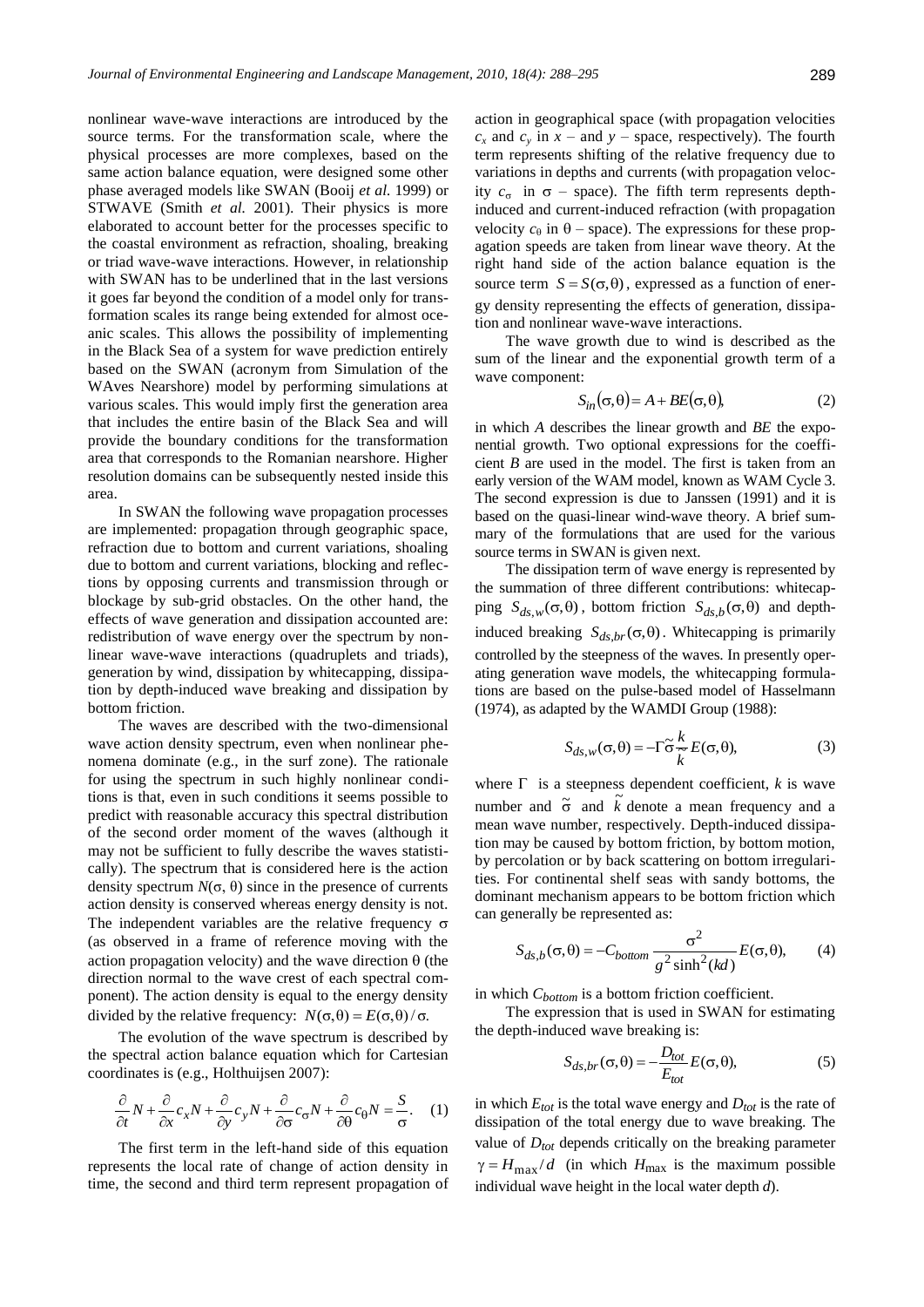In deep water quadruplet wave-wave interactions dominate the evolution of the spectrum. They transfer wave energy from the spectral peak both to lower frequencies, moving the peak frequency to lower values, and to higher frequencies, where the energy is dissipated by whitecapping. Hasselmann (1962) derived the transfer rate to, and from, a spectral component arising from interactions with sets of three other spectral components.

The resulting source term  $S_{nl4,\infty}$  takes the form of an integral over the phase space of interacting quadruplets called the Boltzmann integral. This source term is evaluated for infinite water depth and then adjusted for finite depth by an empirical scaling (Herterich and Hasselmann 1980; Hasselmann, S. and Hasselmann, K. 1981).

A full computation of the Boltzmann integral expressing this type of non linear interactions is extremely time consuming and not convenient in any operational wave model. To reduce the computational demands involved in implementing this source term in SWAN, as in WAM, a discrete interaction approximation (DIA), (Hasselmann *et al.* 1985) is applied, in which only two quadruplets are summed. Both of them have the same set of frequencies:

$$
\sigma_1 = 1.25\sigma, \sigma_2 = 0.75\sigma, \sigma_3 = \sigma_4 = \sigma.
$$
 (6)

In both quadruplets, the third and fourth wave vectors coincide, while the others lie at angles  $\theta_1 = -11.5^\circ$ and  $\theta_2 = 33.6^\circ$  to this common direction, for the first quadruplet, or at  $\theta_1 = 11.5^\circ$  and  $\theta_2 = -33.6^\circ$  for the second. This DIA has been found to be quite successful in describing the essential features of a developing wave spectrum using the fact that the interactions between closely neighbouring wave numbers reproduce the principal features of the nonlinear transfer. Four different numerical procedures for DIA can be activated into the SWAN model: semi-implicit computation of the nonlinear transfer with DIA per sweep, fully explicit computation of the nonlinear transfer with DIA per sweep, fully explicit computation of the nonlinear transfer with DIA per iteration and fully explicit computation of the nonlinear transfer with DIA per iteration, but neighbouring interactions are interpolated in a piecewise constant manner.

The integration of the action balance equation has been implemented in SWAN with finite difference schemes in all five dimensions (time, geographic space and spectral space). Time is discretized with a simple constant time step  $\Delta t$  for the simultaneous integration of the propagation and the source terms. Geographic space is discretized with a rectangular grid with constant resolutions  $\Delta x$  and  $\Delta y$  in *x* and *y*-direction respectively. The spectrum in the model is discretized with a constant directional resolution and a constant relative frequency resolution  $\Delta \sigma / \sigma$  (logarithmic frequency distribution).

#### **3. Wave-induced currents driving oil spills**

The Prestige accident close to the Iberian coast, in November 2002, showed the importance of the wave models in providing the support for such environmental emergencies (Rusu *et al*. 2005). This means not only to predict the wave climate in the area affected by the calamity, but also to assess the wave induced currents that play an important role in driving the pollution.

A model for a quick estimation of the wind and wave contributions to the propagation of the oil on the offshore sea surface was implemented and connected to the SWAN model. This is based on the relationship:

$$
\frac{dx}{dt} = 0.035\vec{U}_{wind}^d + \vec{U}_{Stokes},\tag{7}
$$

where:  $\vec{x}$  is the vector defining the centre of mass of the oil and the term 0.035*Uwind* accounts the wind-driven currents. The direction of oil spill motion induced by the wind is at a non-zero angle to the direction of the wind as a result of the Ekman effect.

The formula proposed by Samuels *et al.* (1982) is considered to compute the deflection angle. According to this, the wind-driven current is deflected with an angle  $\theta$ to the right (clockwise) from the wind direction (for the Northern Hemisphere).

$$
\theta = 25^\circ \exp\left(-10^{-8} \frac{U_{wind}^3}{\nu g}\right),\tag{8}
$$

where  $U_{wind}$  is the wind speed,  $g$  is the gravitational acceleration and *υ* the kinematic viscosity of the seawater. The effects of wind induced surface were modelled by the inclusion of a logarithmic velocity profile. In analogy with flow structure within a bottom boundary layer it was assumed that the surface layer of thickness *zo* moves at a velocity (typically 3.5% of the wind speed) which decays with the depth, Elliott (1986), according to:

$$
U_{w}(z) = 0.035U_{wind} \left( 1 - \frac{\log(z/z_{o})}{\log(z_{c}/z_{o})} \right),
$$
 (9)

where  $z_c$  is the depth at which the velocity is zero. It has been assumed that *zc* scales on the wavelength of the surface waves, i.e.  $z_c = \alpha L$ .

In terms of wave spectrum, the Stokes drift can be estimated with the relationship bellow:

$$
u_s = \frac{1}{\pi} \int_{\sigma_1}^{\sigma_2} \int_{0}^{\pi} \sigma k e^{2kz} E(\sigma, \theta) d\sigma d\theta, \qquad (10)
$$

where *k* is the wave number and *z* the water particle position relatively to the still water level. Nevertheless, to integrate the wave spectrum outside the wave model in all the grid points is computationally not convenient because of the great amount of output data requested, (the wave spectra files in all the points of the computational grid). From this reason the Stokes drift was estimated using the mass transport relationship from the second order theory (Lakshmi and Clayson 2000):

$$
\overline{u}(z) = \left(\frac{\pi H}{L}\right)^2 \cdot \frac{C}{2} \cdot \frac{\cosh[4\pi(z+d)/L]}{\sinh^2(2\pi d/L)},\tag{11}
$$

where *C* is the phase velocity defined using the standard definitions (CERC 1984).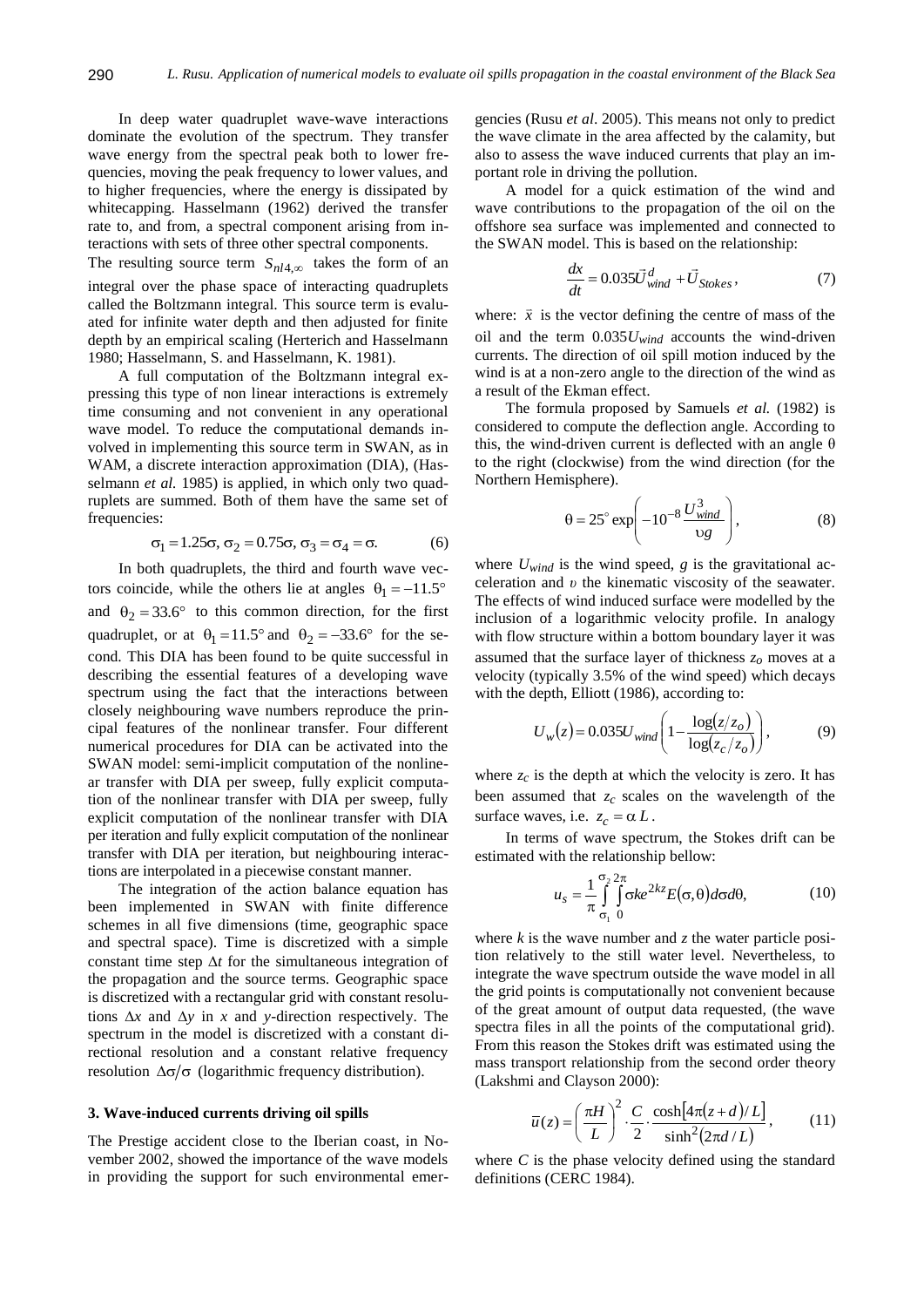Thus in the case of shallow water waves (when  $d < L/20$ , where *d* is the depth and *L* the wavelength) the waves are considered non dispersive and consequently the phase velocity and the group velocity  $(C_g)$  are equal:

$$
C = C_g = \sqrt{gd} \tag{12}
$$

In deep water  $(d > L/2)$ :

$$
C = 2C_g = \sqrt{gL/2\pi} \,. \tag{13}
$$

Finally for the intermediate water  $(L/2 \leq d \leq L/20)$ , we have:

$$
C = \sqrt{gL/2\pi \tanh(2\pi d/L)} \text{ and}
$$
  
\n
$$
C_g = \frac{1}{2}C \cdot \left(1 + \frac{4\pi d/L}{\sinh(4\pi d/L)}\right),
$$
\n(14)

evaluated using the second order theory. For the deep water waves the expression  $(11)$  becomes:

$$
u(z) = \left(\frac{\pi H}{L}\right)^2 \cdot C \cdot \exp\left(\frac{4\pi z}{L}\right). \tag{15}
$$

Since the goal was to estimate an average value for the Stokes drift at the surface it was considered  $z = 0$  and the root mean square wave height (*Hrms*) was used instead of *H* in the relationships (11) and (15).  $H_{rms}$  was deduced from the significant wave height considering the standard Rayleigh distribution ( $H_s = 1.416$   $H_{rms}$ ).

Hence, the values found for the mass transport velocity in the case of an irrotational motion lead to a slow drift in direction of the wave motion (on the order of  $ka^2$ , where  $k$  is the wave number and  $a$  the wave amplitude). However, when the water surface is contaminated by an inextensible slick a surface streaming relative to the fluid bellow will be induced due to molecular viscosity. Philips (1977) showed that in deep water the oil slick streams ahead the fluid particles at the surface by a velocity excess of:

$$
\Delta u_s = \frac{3}{4} \left( \frac{\pi H}{L} \right)^2 \cdot C \coth^2 \left( \frac{2\pi d}{L} \right). \tag{16}
$$

In deep water the expression for this excess of velocity due to the surface streaming becomes:

$$
\Delta u_s = \frac{3}{4} \left( \frac{\pi H}{L} \right)^2 \cdot C \,. \tag{17}
$$

It means that a patch of slick move faster than the surrounding clean surface, the total velocity being the sum of (17) and the Lagrangian drift in deep water (15), or seven-fourths the classical result of Stokes. Consequently the wave induced drift driving the pollution in the sea that should be added to the others components of the surface currents, should be evaluated with the relationship bellow:

$$
U_{Stokes} = u_s + \Delta u_s = \frac{7}{4} \left(\frac{\pi H}{L}\right)^2 \cdot C. \tag{18}
$$

When the pollution arrives close to the coast the nearshore currents are the most important factor that drives the spreading of the pollution along the coasts. These nearshore currents are composed of motions at many scales, forced by several processes. Schematically, the total nearshore current *u* can be expressed as a superposition of these interrelated components:

$$
u = u_w + u_t + u_a + u_b + u_i, \qquad (19)
$$

where  $u_w$  is the steady current driven by breaking waves,  $u_t$  is the tidal current (this is not the case of the Black Sea where this component can be neglected),  $u_a$  is the winddriven current, and  $u_0$  and  $u_i$  are the oscillatory flows due to wind waves and infragravity waves.

Currents generated by the breaking of obliquely incident wind waves generally dominate in and near the surf zone on open coasts. Strong local winds can also drive significant nearshore currents. Wave- and winddriven currents are important in the transport and dispersal of sediment and pollutants in the nearshore. These currents also transport sediments mobilized by waves.

# **4. Case study: Accident scenario at the Gloria drilling platform**

In this section the propagation of the oil spill towards the coast due a hypothetic accident at the Gloria drilling platform will be evaluated using the above presented methodology. This platform is operating at about 50 meters depth in the western part of the Black Sea at the location defined by the coordinates (29°34'E, 44°31'N). The environmental conditions considered for this scenario were the real conditions corresponding to the time frame 2002/03/11/h18, which was a typical storm that affected the western side of the Black Sea basin and represents the zero moment of the accident. The results of the SWAN simulations and the model focusing towards the Romanian coast for the conditions corresponding to the time frame 2002/03/11/h18 are presented in Fig. 1. The NCEP reanalysis wind with a 1.875º spatial resolution was used for the wave model simulations.

The SWAN model implementation in the Black Sea basin is described in Guedes Soares and Rusu (2005) and Rusu *et al.* (2006). For validating the results of the wave prediction system in the western side of the sea, data registered by a wave staff located on the Gloria drilling unit were considered. The comparisons performed by Guedes Soares and Rusu (2005) and Rusu *et al.* (2006) using 'in situ' measured data show that the system for wave prediction, SWAN based, that was implemented in the Black Sea basin provides in general reliable results. The model configuration was different at each level of simulations but as regards the generation area the emphasis was put on the whitecapping which is still considered the weak link in deep water wave modelling. The models for wave generation of Komen *et al.* (1984) coupled with the pulse-based model of Hasselmann (1974) for whitecapping were found more effective for the specific conditions of the Black Sea. For the higher resolution domains physical processes accounting for the finite depths effects (as bottom friction and triad wave-wave interactions) were also introduced in the model simulations.

The west coast is usually the most energetic part of the Black Sea and this makes in this area the probability of accidents having as a result oil spillages considerably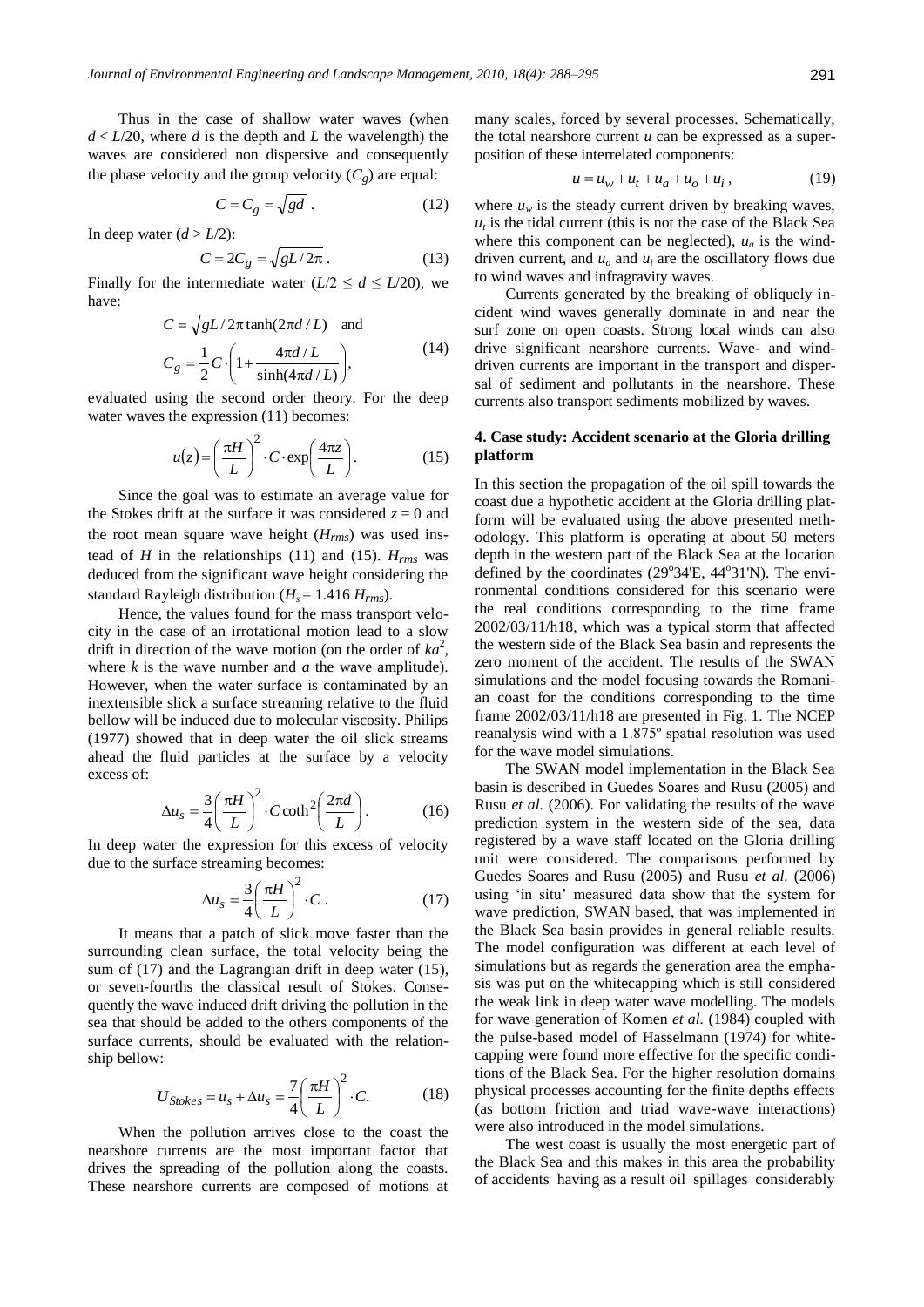

**Fig. 1.** Model focusing towards the western coast, significant wave height fields and wave vectors, case study corresponding to the time frame 2002/03/11/h18, typical storm

higher. Such a high energetic case is presented in Fig. 1 and refers to the storm corresponding to the time frame 2002/03/11/h18. Nevertheless, has to be mentioned that this is a typical strong storm and not an extreme event. In Fig. 1, the significant wave height scalar fields and the wave vectors are presented for various levels of resolution in a downscaling process towards the west coast.

As illustrated in Fig. 1, the system focalization assumed four different levels of spatial resolution. Level I correspond to the generation area, level II for the coastal transformation, level III for local focusing and level IV for high resolution simulations. While for the first three levels the simulations were performed with spherical coordinates the last level uses Cartesian coordinates. For the case presented in Fig. 1 the characteristics of the corresponding computational grids are given in Table 1.

**Table 1.** Characteristics of the computational grids used in the case study considered for the system focusing towards the western coast

| Grids     | $\Delta x \times \Delta y$           | $\Delta t$ min | nf | nθ | $ngx \times ngy$ |
|-----------|--------------------------------------|----------------|----|----|------------------|
| Global    | $0.08^{\circ} \times 0.08^{\circ}$   | 20 (NS)        | 30 | 24 | $176 \times 76$  |
| Coastal   | $0.02^{\circ} \times 0.02^{\circ}$   | 20 (NS)        | 30 | 36 | $141 \times 141$ |
| Local     | $0.005^{\circ} \times 0.005^{\circ}$ | 20 (NS)        | 30 | 36 | $161 \times 141$ |
| Cartesian | $50 \text{ m} \times 50 \text{ m}$   | 180(S)         | 25 | 36 | $96 \times 107$  |

At this point, a brief discussion will be made in relationship with the nearshore, system focusing, in general, and the typical storm case presented in Fig. 1, in particular. For the global and coastal areas the nonstationary mode (NS) is in general required and a 20 minutes time step seems to be effective, when the number of iterations is increased to four.

However, the numerical schemes are rather different, while the global area uses the second order scheme S&L (Stelling and Leendertse 1992) characteristic for large areas in non stationary mode. For the case of the coastal areas the first order BSBT scheme (backward space backward time) was applied.

The importance of the coastal driver (level II) is illustrated in Fig. 1 where can be seen that, due to the local effects, for the case studied, an increase of almost one meter in terms of maximum significant wave height was encountered when passing from the generation area to the nearshore transformation domain. In the case of the second and third levels, that are still using spherical coordinates, the connection with the level before is made using the standard nesting procedure. When passing to the last level, defined in Cartesian coordinates, the 2D spectra, generated in some corresponding points by simulations at the previous level (level III) are used as variable boundary conditions. There are two reasons for passing in the case of the last level from spherical to Cartesian coordinates. One is that in SWAN model some processes as diffraction or wave induced set up are working properly only in Cartesian coordinates. The second is that, in this way, a simpler link can be made with surf models (SHORECIC for example) that work usually in a Cartesian reference system. Moreover, the option to rotate the computational grids, which is some time useful in model simulations close to the coast, is valid only for such Cartesian coordinates.

The configuration of the SWAN model is in general rather different from one level to another, while very important at the levels I and II of the system, deep water processes are no longer relevant for the subsequent levels III and IV. Starting with level III of the system, triad non linear interactions and bottom friction may become important whereas at the last level, beside diffraction, the depth induced breaking effect might be also relevant.

Fig. 2 illustrates the main factors that influence the oil spill propagation for 3 different time frames.

In the upper side of this Fig. 1 the wave and wind vectors are represented having in background the scalar significant wave height fields, while in the lower side the Stokes drift with the bathymetric map represented in background. For each time moment, the maximum values of the significant wave height and wind velocity are indicated as well as the average values of the Stokes drift.

The propagation of the oil spill was estimated considering the relationships 10, 11, 12 and 21. Consequently according to the conditions illustrated in Fig. 2 will result that the oil spill will approach the coast after approximately 30 hours in the coastal environment close to the city of Mangalia.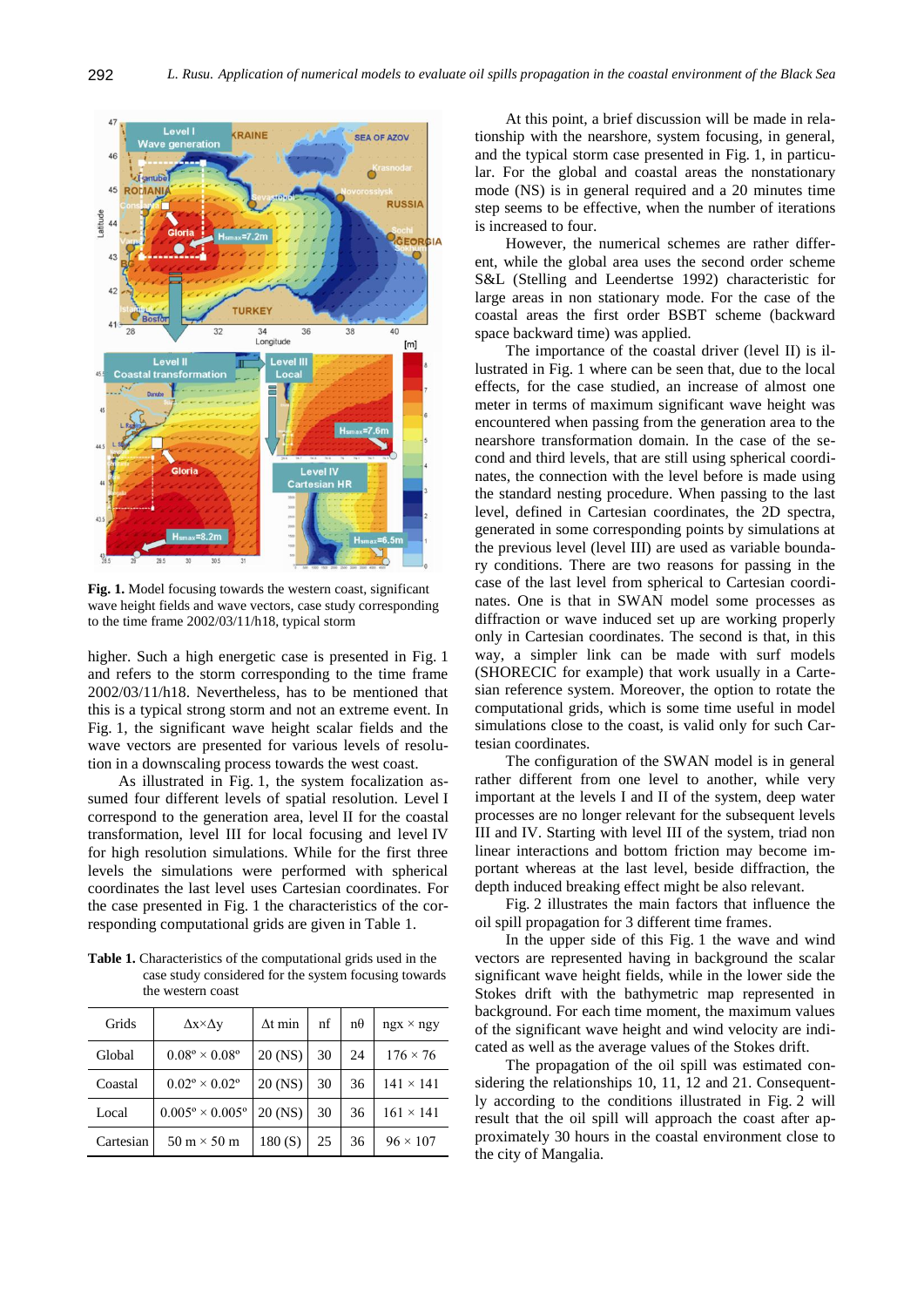

**Fig. 2.** Wave, wind and Stokes drift driving the oil spill towards the Romanian coast: a) time frame 2002/03/11/h18 (peak of the storm considered the zero moment of the hypothetic accident); b) time frame 2002/03/12/h06; c) time frame 2002/03/13/h00 (predicted coastal impact of the oil spill)

In the nearshore the pollution is usually spread along the coast due to the longshore currents. A simple, but very effective, model to estimate these currents, is SURF (Mettlach *et al.* 2002), known also as the Navy Standard Surf Model (NSSM). This is a parametric 1D model that estimates the wave induced longshore currents by solving only the longshore momentum balance equation. Hence, such a model can estimate only the longshore component of the nearshore currents, while a 3D model can estimate also the cross shore component and the vertical variation of the currents. The justification for the existence of the 1D models is that longshore currents are most relevant in the coastal applications.

Fig. 3 presents the ISSM estimations for the longshore currents along two lines corresponding to the time frame 2002/03/13/h00 when it is supposed that the oil spill is approaching the coast. The ISSM is a user friendly model system recently developed for a quick evaluation of the nearshore waves and currents. The ISSM stands for the Interface for SWAN and SURF models (Rusu *et al.*  2008), and is a MATLAB GUI in the foreground which directs the integration of the 2D SWAN model with the 1D SURF model in the background.

The positions of the two lines considered are illustrated in Fig. 3a while the cross shore variations of the longshore currents (and of some other parameters like significant and maximum wave height, wave direction and bathymetry) are illustrated in Fig. 3b. Velocities of almost 1m/s can be encountered for the nearshore currents without accounting for the surface streaming effect that may additionally increase the oil spill propagation as discussed in the previous section.

Since in the upper side the current is negative and in the lower side is positive the cross-shore currents might be also relevant and a simulation with the SHORECIRC model system was also performed. SHORECIRC (Svendsen *et al.* 2002) is a quasi–3D model that uses REFDIF (Kirby and Dalrymple 1994) as wave driver, and combines a numerical solution for the depth-integrated 2D horizontal momentum balance equations with an analytical solution for the 3D current profiles.

The limitations of the model exist, but the basic circulation equations are solved accurately by considering the non- linear feedback between wave-generated currents and waves that generate them. SHORECIRC is a time-domain model and computationally resource de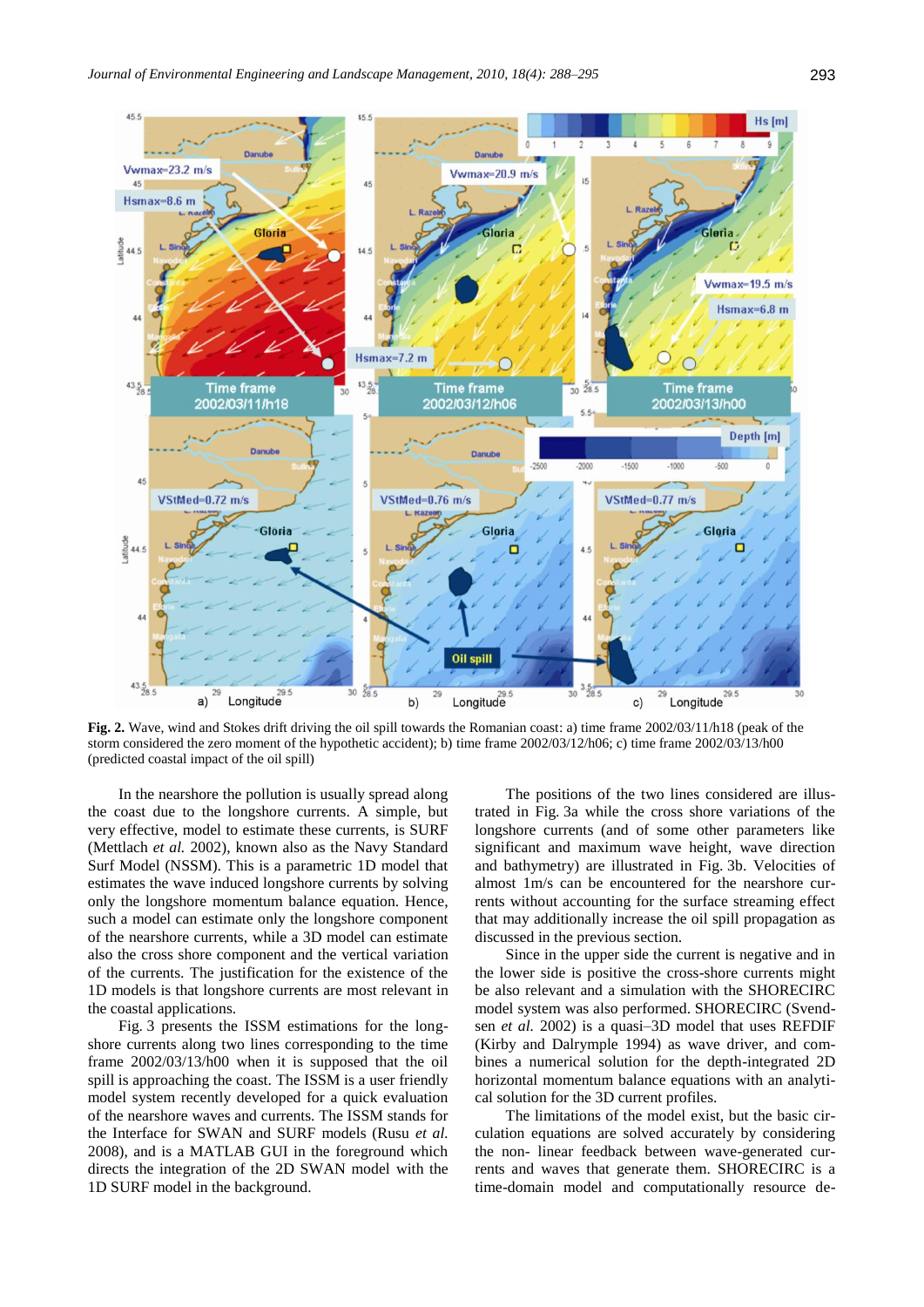manding. The entire current system, as given by he SHORECIRC simulation, is illustrated in Fig. 3a from where results that the oil spill would concentrate south of Mangalia close to the Bulgarian border and the pollution may be spread again offshore due to the rip current that is formed in that region.



**Fig. 3.** Estimation of the nearshore currents driving the pollution along the coast (time frame 2002/03/13/h00): a) 2D representation of the wave conditions and of the wave induced currents in the nearshore (resulting from SWAN and SHORECIRC simulations); b) Cross shore variations of the longshore currents (resulting from ISSM simulations)

#### **5. Conclusions**

The main objective of the present work is to illustrate the utility of numerical models in preventing the accidents by a better knowledge of the environmental conditions in the nearshore. In the same time, for the case when an accident is produced the main factors that are driving the pollution were analysed and a hypothetic case study was considered.

The present SWAN model implementation in the Black Sea brings the advantage of the model flexibility in tuning parameters and physical processes for a better calibration of the model in a specific site. From this point of view SWAN seems to be more appropriate for such regional domains than WAM or WW3 that are considered traditionally as the state of the art generation wave models for oceanic scales.

Coupling the wave prediction system with a circulation model would contribute to the development of a joint prediction system that may be use in an iterative way in order to account better for the interactions between waves and currents and to identify all the components that may drive the oil spills in the Black Sea basin.

#### **References**

- Booij, N.; Ris, R. C.; Holthuijsen, L. H. 1999. A thirdgeneration wave model for coastal regions. Part I. Model description and validation, *Journal of Geophysical Research* 104(C4): 7649–7666[. doi:10.1029/98JC02622](http://dx.doi.org/10.1029/98JC02622)
- Coastal Engineer Research Center (CERC) 1984. *Shore Protection Manual*, Army Corps of Engrs. Washington D.C.: Govt. Printing Office.
- Elliott, A. J. 1986. Share Diffusion and spread of oil in the surface layers of the North Sea, *Deutsche hydrographische Zeitschrift* 39: 113–137[. doi:10.1007/BF02408134](http://dx.doi.org/10.1007/BF02408134)
- Guedes Soares, C.; Rusu, E. 2005. SWAN Hindcast in the Black Sea [CD], in *Fifth International Symposium on Ocean Wave Measurement and Analysis* (WAVES2005), 3–7 July 2005. Madrid.
- Hasselmann, K. 1962. On the non-linear energy transfer in a gravity–wave spectrum. Part 1. General theory, *Journal of Fluid Mechanics* 12: 481–500. [doi:10.1017/S0022112062000373](http://dx.doi.org/10.1017/S0022112062000373)
- Hasselmann, K. 1974. On the spectral dissipation of ocean waves due to white-capping, *Boundary*-*Layer Meteorology* 6(1–2): 107–127.
- Hasselmann, S.; Hasselmann, K. 1981. A symmetrical method of computing the nonlinear transfer in a gravity-wave spectrum, *Hamburger Geophys. Einzelschriften*, Reihe A: Wiss. Abhand, 52, 138.
- Hasselmann, S.; Hasselmann, K.; Allender, J. H.; Barnett, T. P. 1985. Computations and parameterizations of the nonlinear energy transfer in a gravity wave spectrum. Part II. Parameterizations of the nonlinear transfer for application in wave models, *Journal of Physical Oceanography* 15(11): 1378–1391. [doi:10.1175/1520-0485\(1985\)015<](http://dx.doi.org/10.1175/1520-0485(1985)015%3c1378:CAPOTN%3e2.0.CO;2) [1378:CAPOTN>2.0.CO;2](http://dx.doi.org/10.1175/1520-0485(1985)015%3c1378:CAPOTN%3e2.0.CO;2)
- Herterich, K.; Hasselmann, K. 1980. A similarity relation for the nonlinear energy transfer in a finite-depth gravitywave spectrum, *Journal of Fluid Mechanics* 97: 215–224. [doi:10.1017/S0022112080002522](http://dx.doi.org/10.1017/S0022112080002522)
- Holthuijsen, H. 2007. *Waves in oceanic and coastal waters*. Cambridge: Cambridge University Press. 387 p. [doi:10.1017/CBO9780511618536](http://dx.doi.org/10.1017/CBO9780511618536)
- Janssen, P. A. E. M. 1991. Quasi-linear theory of wind-wave generation applied to wave forecasting, *Journal of Physical Oceanography* 21: 1631–1642. [doi:10.1175/152 0-](http://dx.doi.org/10.1175/1520-0485(1991)021%3c1631:QLTOWW%3e2.0.CO;2) [0485\(1991\)021<1631:QLTOWW>2.0.CO;2](http://dx.doi.org/10.1175/1520-0485(1991)021%3c1631:QLTOWW%3e2.0.CO;2)
- Kirby, J. T.; Dalrymple, R. A. 1994. *Combined Refraction/ Diffraction Model* – *REF/DIF version 2.5.* Documentation and User's Manual, Centre for Applied Coastal Research, University of Delaware, Newark, DE 19716 CACR Report No. 94–22. 171 p.
- Komen, G. J.; Hasselmann, S. and Hasselmann, K. 1984. On the existence of a fully developed wind sea spectrum, *J. Phys. Oceanogr*. 14: 1271–1285.
- Lakshmi, H. K.; Clayson, C. A. 2000. *Small Scale Processes in Geophysical Fluid Flows*. Academic Press – International Geophysics Series, Volume 67, San Diego, California. 888 p.